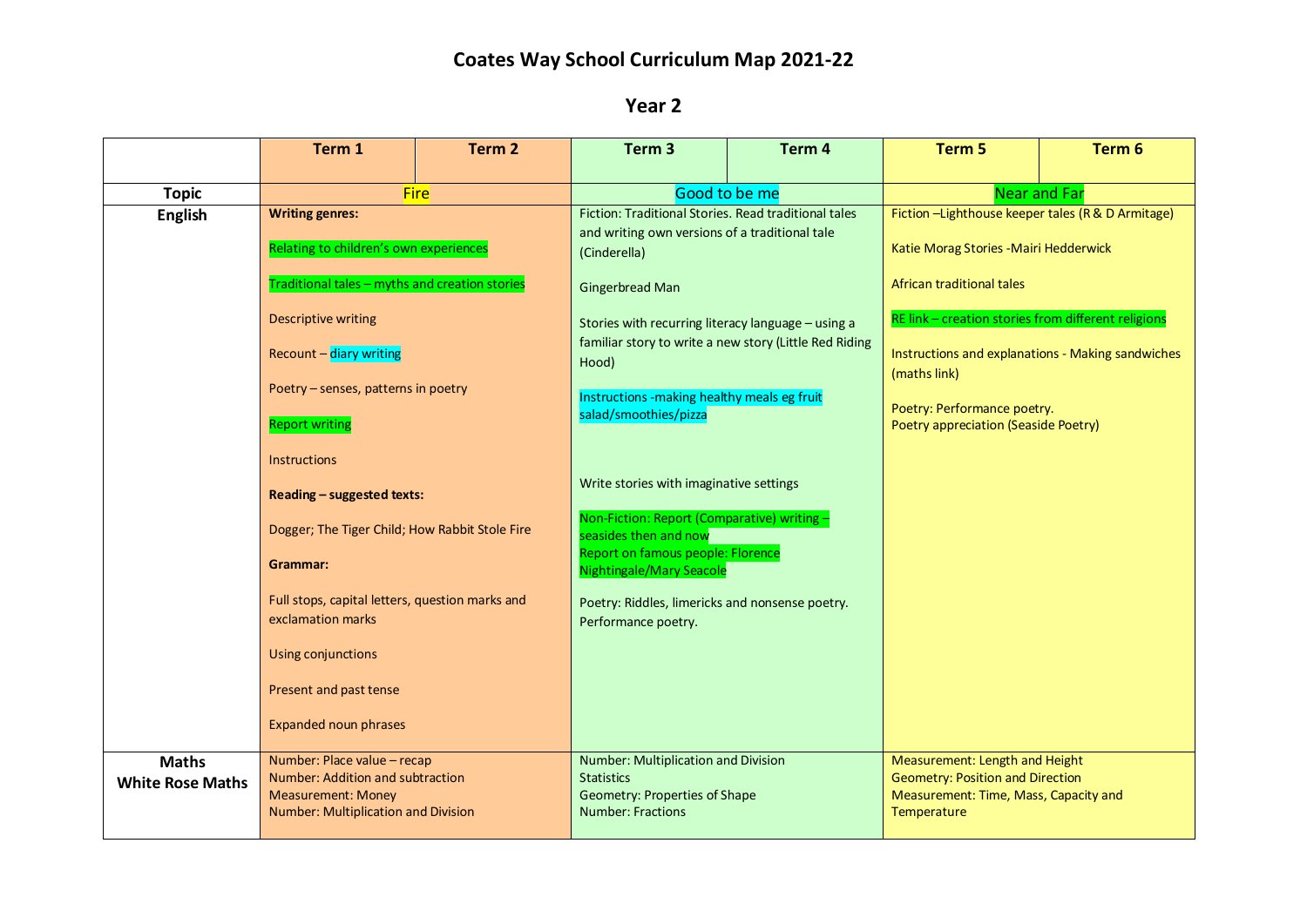|                                      | Scientfic enquiry - planning and conducting                                      | suitable temperature to grow and stay healthy.                          |                                                                                    |
|--------------------------------------|----------------------------------------------------------------------------------|-------------------------------------------------------------------------|------------------------------------------------------------------------------------|
|                                      | experiments.                                                                     |                                                                         |                                                                                    |
| <b>Computing</b>                     | Herts Scheme: Getting creative: Revision of skills;                              | Herts Scheme: Starting research (organising<br>information)             | Herts Scheme: Messages and virtual worlds                                          |
|                                      | use of a variety of programmes creatively;<br>algorithms                         | <b>E</b> safety                                                         | <b>E</b> safety                                                                    |
|                                      | Using search engine Kiddle for research                                          |                                                                         |                                                                                    |
|                                      | <b>E</b> safety                                                                  |                                                                         |                                                                                    |
| <b>RE</b>                            | Signs & symbols of a variety of religions                                        | <b>Special Places</b>                                                   | People in authority                                                                |
|                                      |                                                                                  | <b>Visit Church</b>                                                     | Describing the work of faith leaders.                                              |
|                                      |                                                                                  | Easter                                                                  | Asking difficult questions about the world                                         |
|                                      |                                                                                  |                                                                         |                                                                                    |
| <b>MFL</b>                           | Spanish: Greetings and numbers                                                   | Spanish: Days of the week                                               | <b>Spanish: Numbers</b>                                                            |
| <b>Expressive arts</b>               | Art: Artist: Linked to London buildings and views of                             | Art: Portraits of Mary Seacole / Florence<br>Nightingale/Queen Victoria | Art: Sketching - view from a window- water colours                                 |
| (Art, D&T, Music)                    | London e.g. Monet                                                                | Artist: Kandinsky - ICT link                                            | African traditional art                                                            |
|                                      | Looking at shapes and patterns in buildings - Clay<br>tiles, sketching, printing | D & T: Designing and sewing felt frog (science link)                    | Map work $-$ keys                                                                  |
|                                      | Repeating patterns - Rangoli                                                     | Prepare healthy meals                                                   | Seaside pictures - Artist: Jilly Royle- pastels                                    |
|                                      | Christmas craft                                                                  | Easter craft                                                            | Music: African music (dance link), seaside traditional<br>songs                    |
|                                      | D & T: Textiles - Weaving with paper, card and                                   | Music: Victorian music and composers.                                   | D & T: Making sandwiches                                                           |
|                                      | other materials<br>Music: London's Burning,                                      | 'Charanga' music platform                                               |                                                                                    |
|                                      | 'Charanga' music platform                                                        |                                                                         |                                                                                    |
|                                      | Dance: Responding to stimuli                                                     |                                                                         |                                                                                    |
|                                      |                                                                                  |                                                                         |                                                                                    |
| <b>Humanities</b><br>(History, Geog) | <b>Great fire of London/Samuel Pepys</b>                                         | Nursing/The lives and work of Mary<br>Seacole/Florence Nightingale      | Comparison of 3 areas of the world - Watford,<br>Scottish isle and African country |